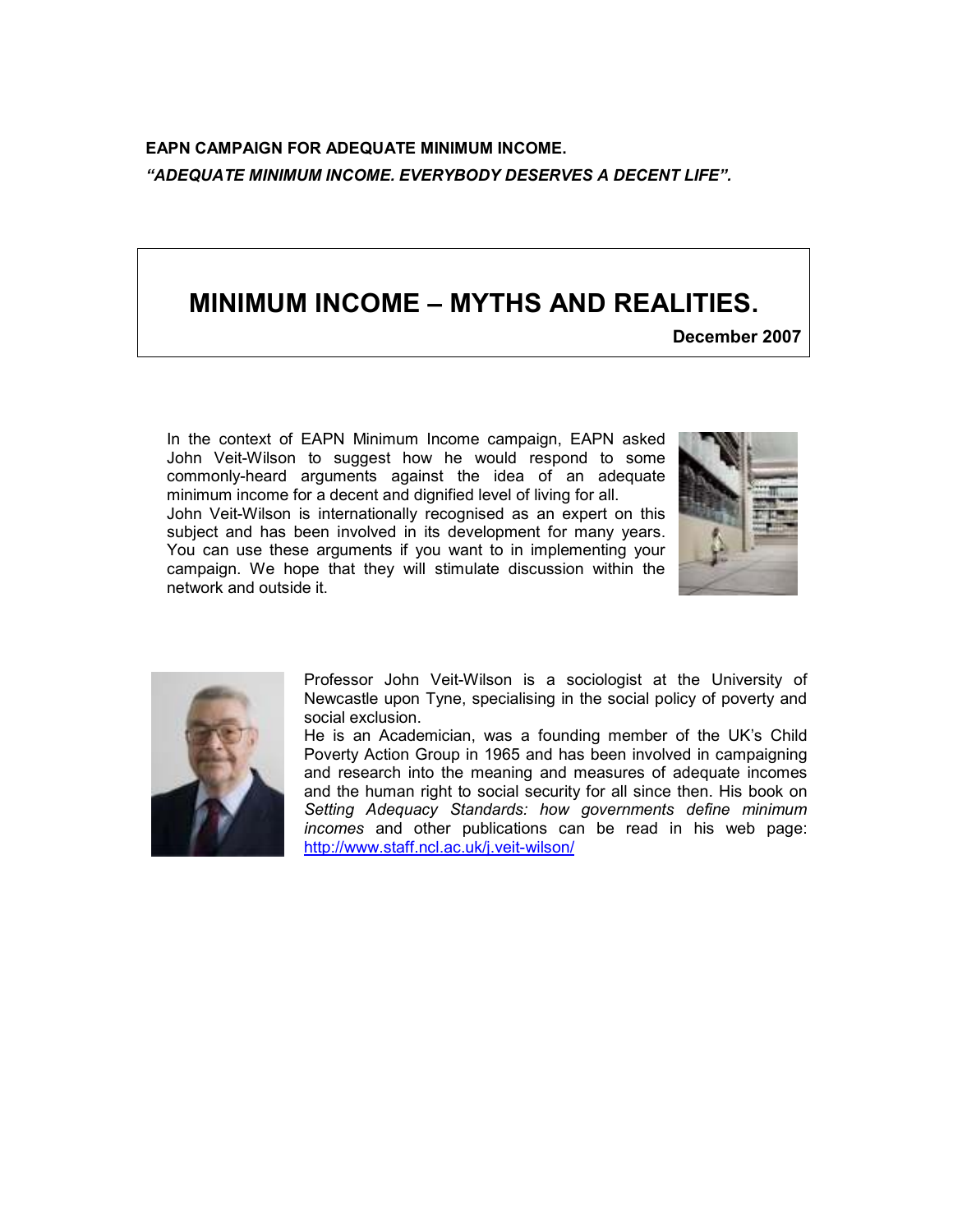## **Introduction**

Minimum Income provisions are social assistance schemes of last resort. Many European and international declarations, conventions and treaties have set out the human right to incomes at levels which respect people's human dignity and enable them to experience inclusion in the societies in which they live. Everyone in Europe has the right to a minimum income according to the standards in the following statements.

United Nations: Universal Declaration on Human Rights 1948; reconfirmed at the World Conference on Human Rights 1993 and the 1966 International Covenant on **Economic, Social and Cultural Rights –** Article 25. Everyone has the right to a standard of living adequate for the health and well-being of himself and his family, including food, clothing, housing and medical care….

European Council Recommendation of 24 June 1992 on common criteria concerning sufficient resources and social assistance in social protection schemes (also known as the Minimum Income Recommendations);  $92/441/EEC - (2)$  Whereas respect for human dignity is one of the fundamental rights underlying Community law, as recognised in the Preamble to the Single European Act; (6) … whereas the right of the least privileged to sufficient, stable and reliable resources should therefore be recognised …1. Hereby recommends Member States: A. to recognise the basic right of a person to sufficient resources and social assistance to live in a manner compatible with human dignity as part of a comprehensive and consistent drive to combat social exclusion… B….according to the following general principles: 3. every person who does not have access individually or within the household in which he or she lives to sufficient resources is to have access to such right…

EU Charter of Fundamental Rights - Article II-94(3). In order to combat social exclusion and poverty, the Union recognises and respects the right to social and housing assistance so as to ensure a decent existence for all those who lack sufficient resources, in accordance with the rules laid down by Union law and national laws and practices.

This document gives examples of some of the questions and arguments posed by people who are afraid that adequate minimum incomes would remove the incentive to work and that paying adequate wages would be uneconomic for business and damage the national economy. It puts forward commonsense answers to the objections, based on evidence from reputable national and international sources which show that adequate minimum incomes are feasible without causing damaging consequences, and that implementing the right to decent incomes would reduce the enormous costs which poverty imposes not only on people who suffer it but on the whole of society.

#### 1. Higher Minimum Income would reduce the incentive to work by reducing the gap between social welfare benefits and minimum wages, and that would promote idleness and increase unemployment.

The idea that people chose between employment or welfare benefits on the basis of narrow calculations is simply an economic theory which is not supported by evidence from the real world. The evidence is that most people who can work want to do so, and try to find employment which pays enough to keep themselves and their families out of poverty. There are many kinds of valuable work which society needs in order to function but some of them are not paid, which often includes caring for children and others in society. Many people who cannot enter the paid labour market because of their youth, family responsibilities, disabilities or age, equally need adequate minimum incomes.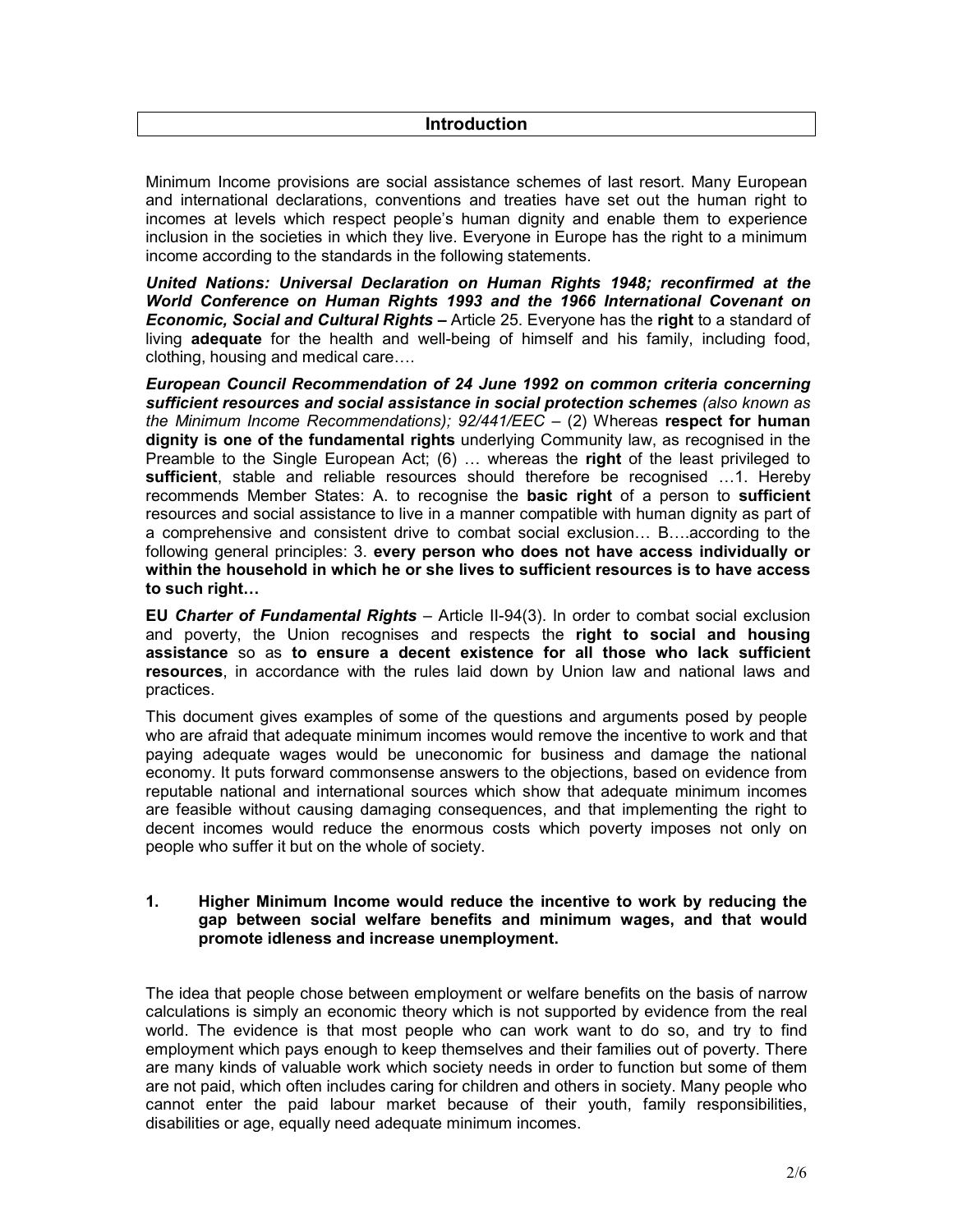Governments aiming for everyone's social inclusion must ensure that individual and family incomes both in or out of work are adequate for a decent life for all those dependent on them, enough to enable everybody to be included and respected. When society fails to provide adequate minimum incomes and leaves some people in poverty, it not only damages them and harms their children and other dependents as well, if they have them, but it creates long-term costs for society and the economy as a whole, such as ill-health and loss of working capacity. In the real world, poverty and its effects become a barrier by making it more difficult for people to find or keep employment. By contrast, decent levels of Minimum Income have positive effects, because they offer the security which allows people to overcome these barriers.

#### 2. Raising Minimum Income would lead to increased benefit fraud and make the system unmanageable.

Most of the wrong payments made in social assistance are caused by errors rather than by fraud (evidence from the UK National Audit Office). Many of these errors are made by the administrative staff themselves, because the systems are so complicated that not even the staff can get benefit payments right, and this often leads to claimants getting less than they have a right to, rather than too much. Because of the administrative complications, as well as the lack of available information and advice and the stigma attached to benefits intended only for poor people, many benefits remain unclaimed because people do not know what they are entitled to or are deterred from claiming. Claimants often do not know what is the right information to give when they claim, and many of the errors are made in good faith and not dishonestly.

If there are incentives to unjustified claims for social assistance, it is because claimants have too little money to live on decently. Many existing systems of social assistance are so administratively under-funded that they are not at present managed according to their goals. Higher benefit levels, simpler entitlements and better staffing would all make the systems both more effective in achieving their goals and more efficient in using their resources.

### 3. If the level of Minimum Income is raised, workers will demand that low wages are also raised, and business enterprises cannot afford to pay more. To be competitive, we must adapt and reduce the welfare state.

Once again, this argument is based on over-simplified economic theory, and the evidence shows that higher levels of minimum wages are compatible in EU member states with high growth and stable economies, and with lower levels of inequality and better welfare states. Workers should always be paid wages at decency levels, chiefly because there is a human right to adequate wages for work, but also because where paid employment is available for those able to take it, the principle of social justice requires that the wages for labour market participation should never be less than adequate for decent lives for the employees and their dependents.

Why should those workers earning the lowest incomes have to carry the burden of keeping the national economy secure for the benefit of the whole of society? If raising their earnings to decency levels has economic consequences, the costs of work which benefits society should be carried by those with the greatest resources to bear them, not by those with the least. If enterprises really cannot afford decency level wages for those who earn the least, then it is right that those who earn more than the least should contribute (through taxation on incomes and profits) to the resources of the welfare state which enable governments to support children and mothers, and pay for free education and health services and other benefits which raise the living standards of the lowest income households to and above the decency level for social inclusion.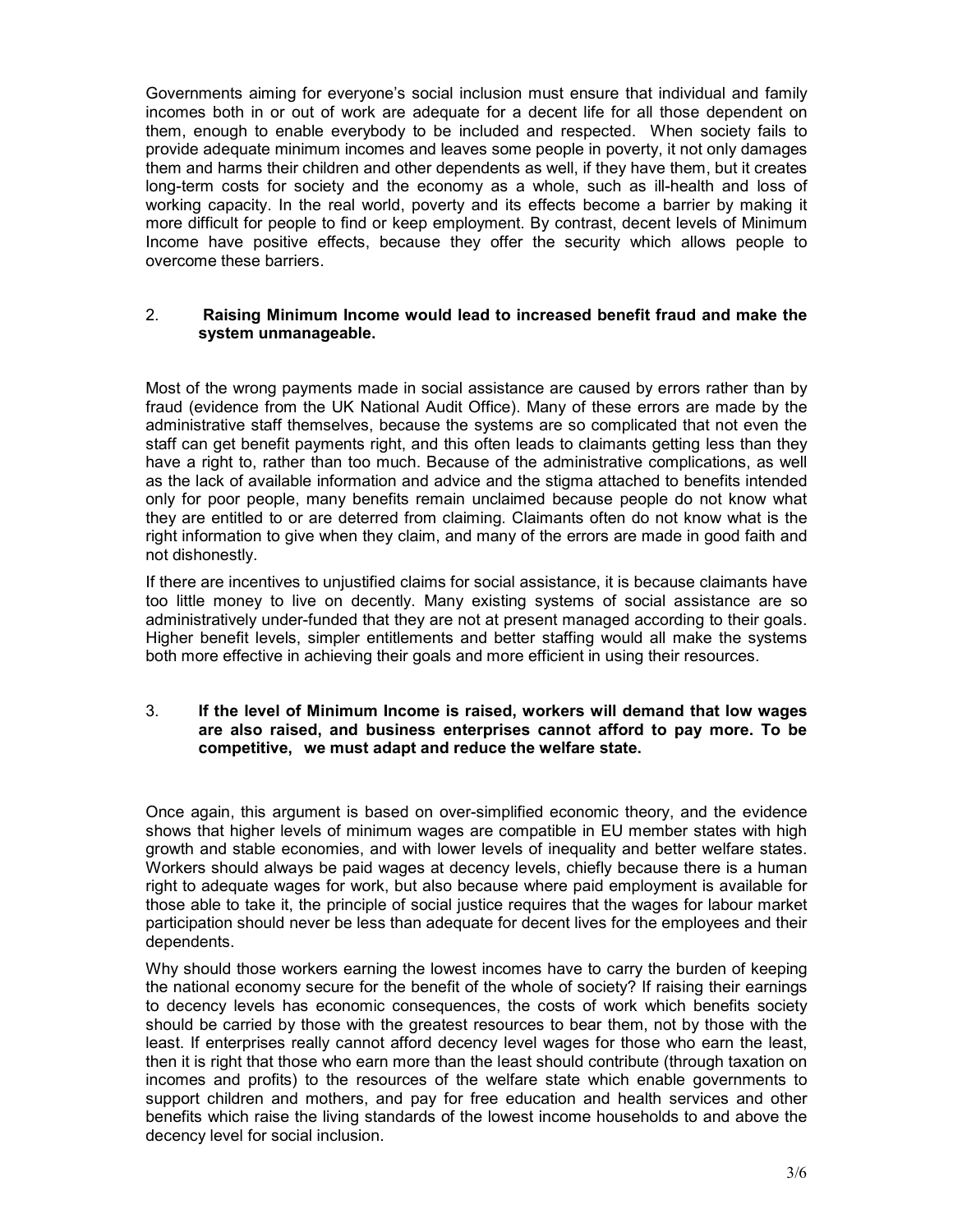4. Higher minimum wages are not practicable in the globalised world where our economy is in competition with countries in which some workers are paid only a few euros a month. Higher minimum wage rates would foster economic decline and business relocation.

What may be good wages in Asia are poverty wages in Europe. The comparison is a mistake because European workers live here and not there. A large part of the lowest paid jobs in Europe are those which cannot be exported to other countries because they are in agriculture, food production and the service sectors. Those who consume the goods and services must pay the proper price which includes decent wages and conditions for the workers.

The question of economic competitiveness is complicated. It is not simply a matter of comparing wage rates in cash terms. Many of the comparisons which businesses make are not based on the costs of decent wages and production in different countries, but on complex artificial calculations of the prices at which they trade goods and services. These calculations are made to depress the wages in producing countries (for example, the wages for agricultural production) and reduce the taxes paid by trading enterprises in order to increase profits. Artificial pricing practices cannot be used as a basis for claiming that wages are uneconomic in Europe. In a globalised economy, standards must be levelled up and not down. Europe's standards of decent pay and working conditions should stand as an example of good practice for others to follow.

# 5. Higher Minimum Income at adequacy levels for decent lives is a fantasy. The reality is that EU governments cannot afford it because public budgets are already unbalanced and vulnerable to future demands from pension systems.

There is no evidence that a decency level of minimum incomes cannot be afforded by governments, provided that they budget for the necessary taxes from those who have higher incomes and from profitable enterprises. Governments have a duty to ensure that everyone has the resources to be included in society, whether richer people want to afford that or not. The question is in whose interests governments draw up their budgets – the whole population or only richer people? The international evidence shows that it is not social costs which are unbalancing budgets, and the costs of pension schemes which benefit mainly better-off people in society should not be used as an excuse to keep the lowest paid workers in poverty.

### 6. Children should be raised in a working environment. What example are they set by seeing their parents living comfortable lives without making the effort of contributing to society?

Children should indeed be set a good example by working adults, but this is not done only through paid employment. Society must also recognise and value the unpaid work of caring for children, the next generation of workers, and for those who can no longer work. The best example children can be set is to see everyone in society making the contribution they are capable of, but this is hard in a society which does not guarantee every willing adult a decently paid job, and which sets the greatest aspirations on winning enough money by gambling or inheritance not to have to work. What sort of example is set by modern western societies which idolise the celebrities and rich people who display their wealth and live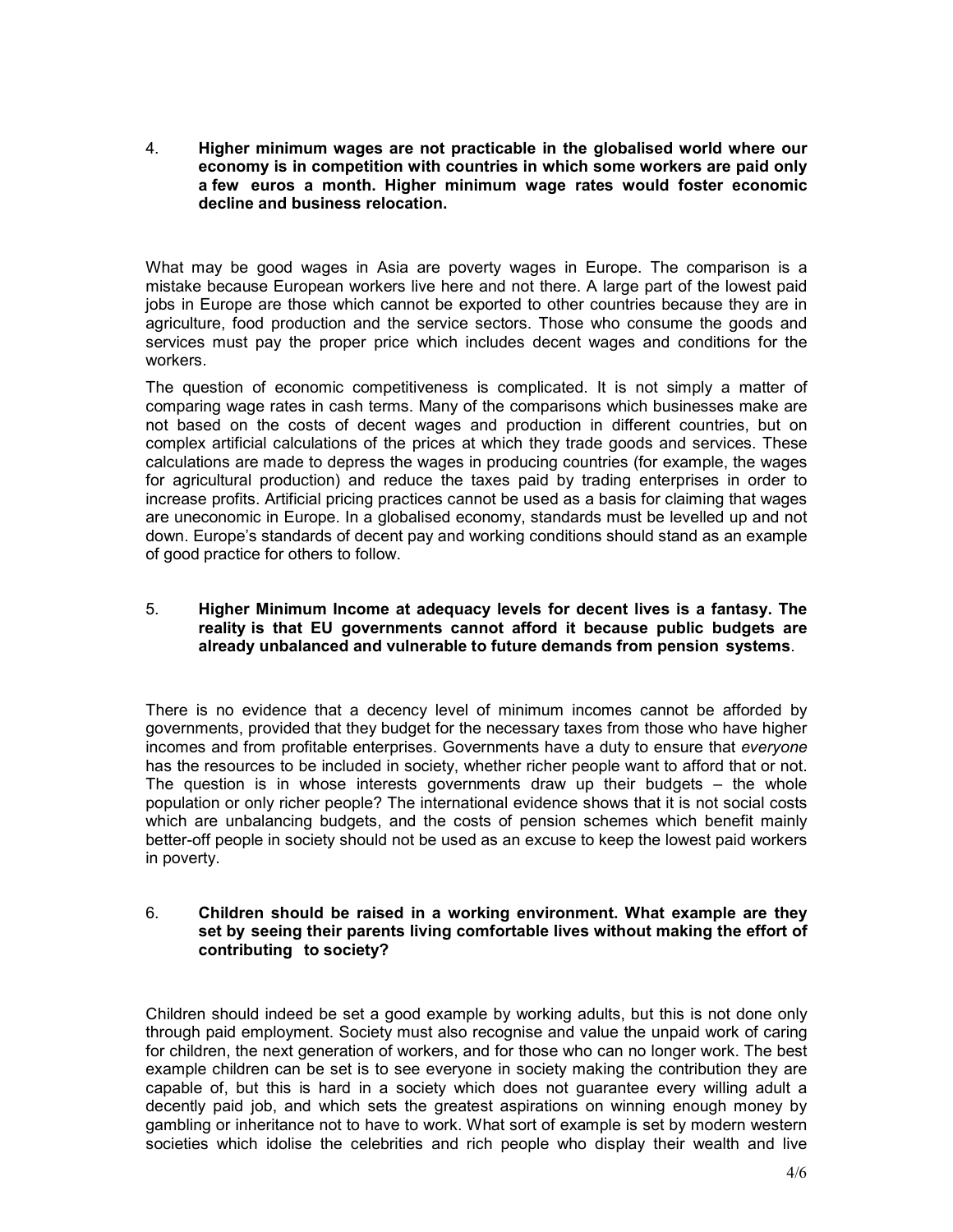comfortable lives without making a contribution to society by hard sweated work, as poor children's parents have to do, or even by paying their fair share of taxes on their wealth? As long as we tolerate that kind of society, we must not punish children by pushing them into poverty because their parents have not been offered the decently paid and secure work which is their human right.

## 7. Higher Minimum Income payable without time limits would encourage benefit dependency by claimants in poverty. People would lose their ability to manage their own resources and would not venture to try earning a living instead of relying on public welfare.

There is no evidence that adequate social assistance benefits foster dependency or incompetence. The best and fairest test of a person's willingness to work is the offer of a secure and decently paid job. Paying social assistance for only limited periods, as in USA, has greatly increased poverty among families with children there, because the needs of children last longer than the limited periods for which social assistance is paid. Governments which want to get people into work must ensure that there are enough decently-paid and secure jobs at the levels of skill which people can offer, with good quality training and proper child care for those who need it. It is cruel to punish unemployed people and their families and children by withdrawing benefits when no suitable adequately-paid jobs are offered to them.

Everyone in society is dependent on others; interdependency is the basis of all social life, everywhere and at all times. Better-off and rich people are dependent on low-paid people to do the dirty work for them. It is ignorant to claim that only social assistance recipients are 'dependent' when everyone right across society to the very top who depends on an income paid for through taxes is equally or even more dependent on the other people in society who pay taxes. In some EU countries, the people on the lowest incomes pay more in direct and indirect taxes as a proportion of their incomes than do people in the highest income groups, so better-off people are dependent for their comfortable lives on the taxes paid by poor people.

## 8. Raising the level of Minimum Income would destroy what remains of family responsibility and community solidarity, and foster the development of an individualistic society.

There is no evidence whatsoever, anywhere or at any time, that adequate household incomes for all undermine family and community responsibility or solidarity or foster an individualistic society. If there were any truth in the idea, then all western industrial societies where the majority of the population already have adequate incomes would have collapsed a long time ago. The statement is itself based on an individualistic philosophy fearful of an inclusive society in which community solidarity itself ensures that no family goes without the resources needed to take a full part.

## 9. Giving higher Minimum Income to people is humiliating: it suggests a lack of confidence in their capacity to take responsibility for their lives and to act autonomously. In any case, poverty is not only about money, and adequate incomes do not solve the problem of poverty but simply hide it.

No one can exercise responsibility for their lives if they lack the necessary resources to act freely and autonomously. Poverty means not having the resources needed to take a full part in one's society and to be respected by it. In modern marketised and consumerist societies, money is the most important resource everyone needs if they are to be autonomous and